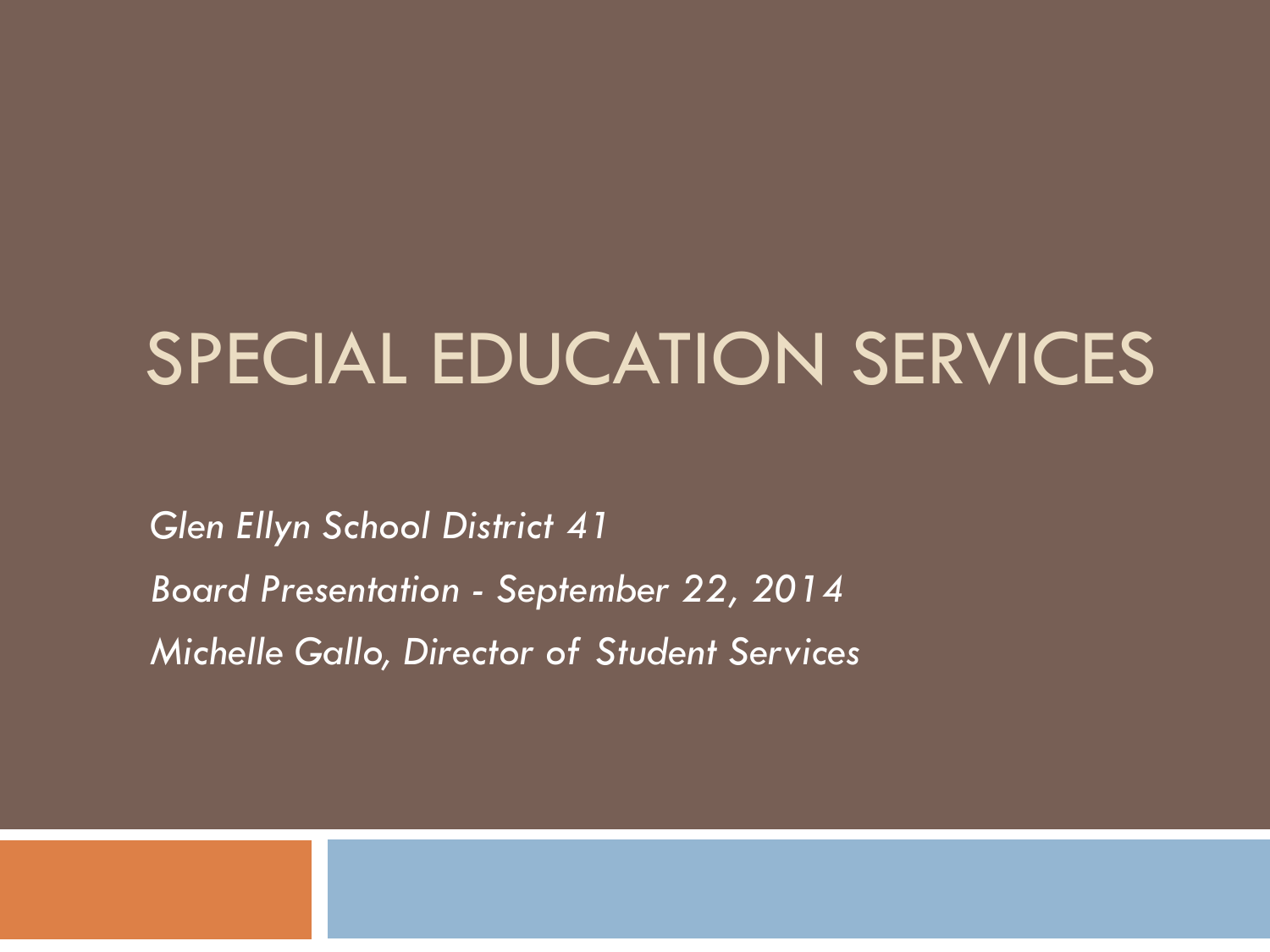### IDEA - The Individuals with Disabilities Education Act

- **Ensures children with disabilities receive services.** 
	- **□** Governs how states and public agencies provide early intervention, special education and related services to more than 6.5 million eligible infants, toddlers, children and youth with disabilities.
- $\Box$  Infants and toddlers with disabilities (birth-2) and their families receive early intervention services under IDEA Part C.
- □ Children and youth (ages 3-21) receive special education and related services under IDEA Part B.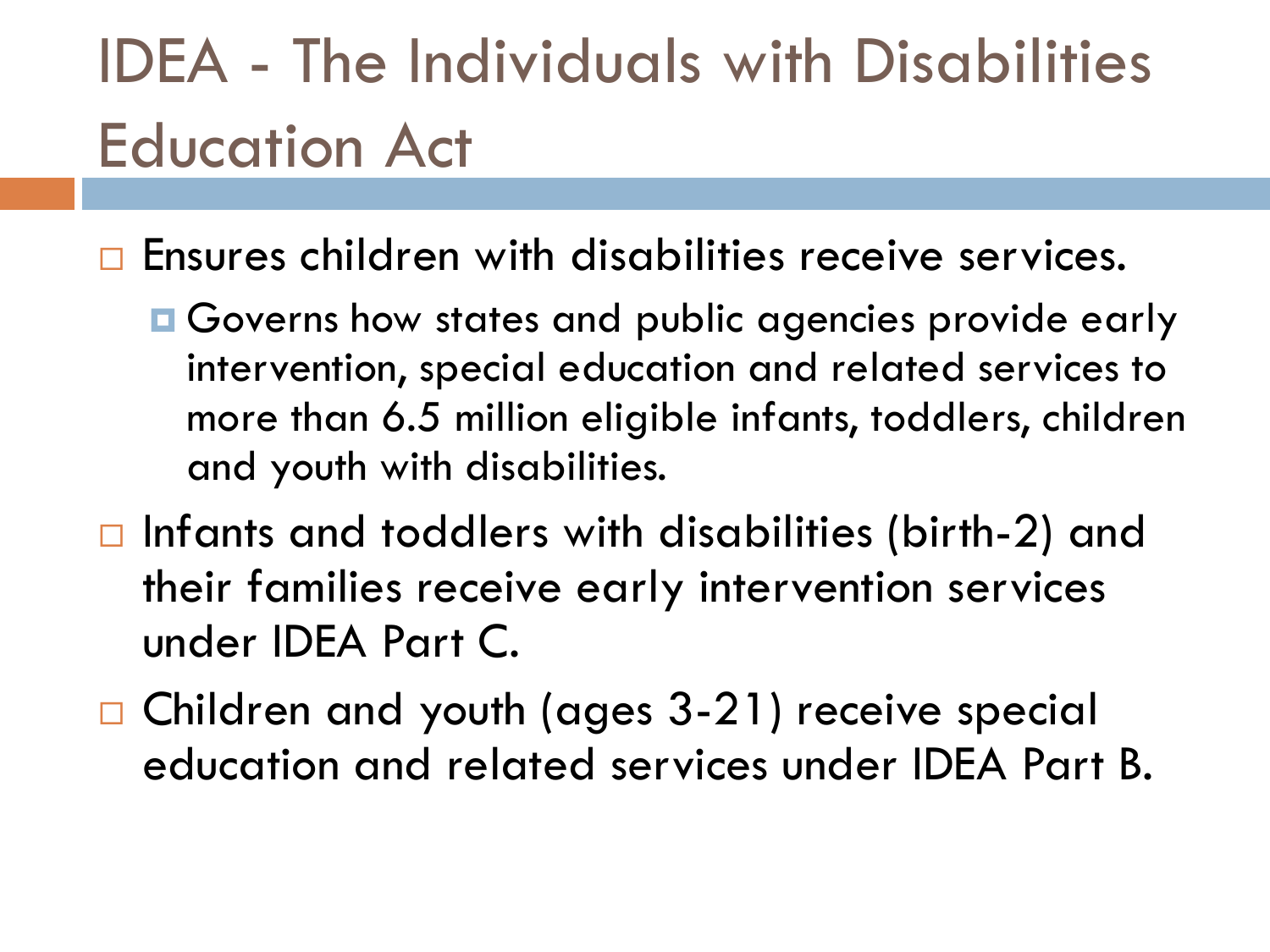## How Do We Ensure All Students Receive the Correct Support?

- Child Find As federally mandated under IDEA, LEA's must participate in a child find process in which districts must ensure that all children residing within the district boundaries who may be disabled, regardless of severity of the disability, who are in need of special education and related services, be identified and evaluated.
- □ RtI (*Response to Intervention*) In accordance with 23 Illinois Administrative Code 226.130 Districts must use a process that determines how a child responds to scientific, research-based interventions as part of the evaluation procedures to determine special education eligibility under the category of specific learning disability (SLD). While this requirement is specific to SLD, districts also have the option of using such a process as part of the evaluation procedures for other disability categories. *(Also known as Multi-Tiered Systems of Supports)*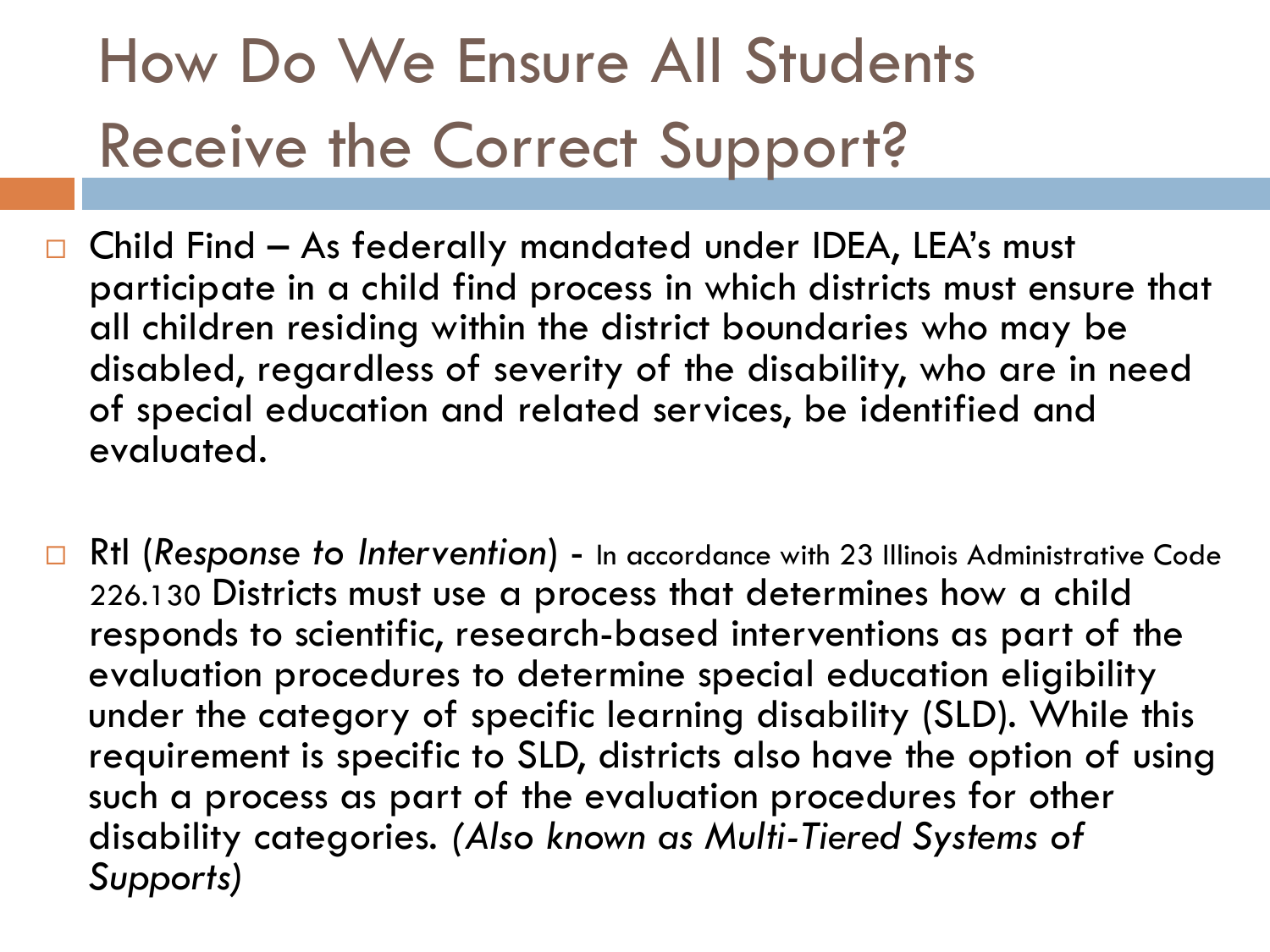# 13 Eligibility Categories

- Autism
- Deaf-Blindness
- Deafness
- Developmental Delay (ages 3-9, only)
- Emotional Disability
- Hearing Impairment
- □ Intellectual Disability
- Multiple Disabilities
- Orthopedic Impairment
- □ Specific Learning Disability
- Speech or Language Impairment
- Traumatic Brain Injury
- Visual Impairment Including Blindness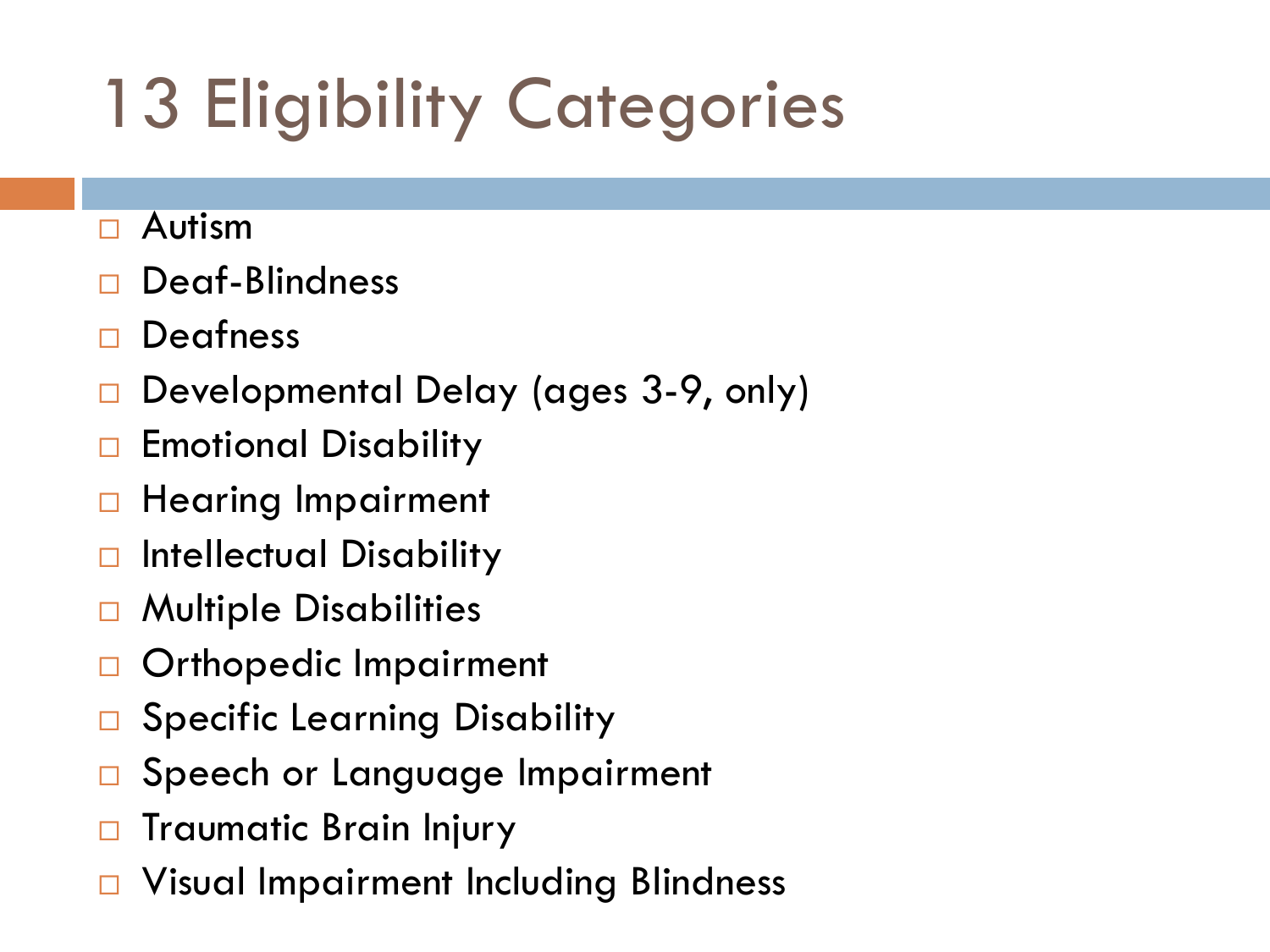### Special Education

- FAPE Free Appropriate Public Education
- LRE Least Restrictive Environment
- IEP Individualized Education Program

The maximum extent appropriate, children with disabilities must be educated with children who are nondisabled.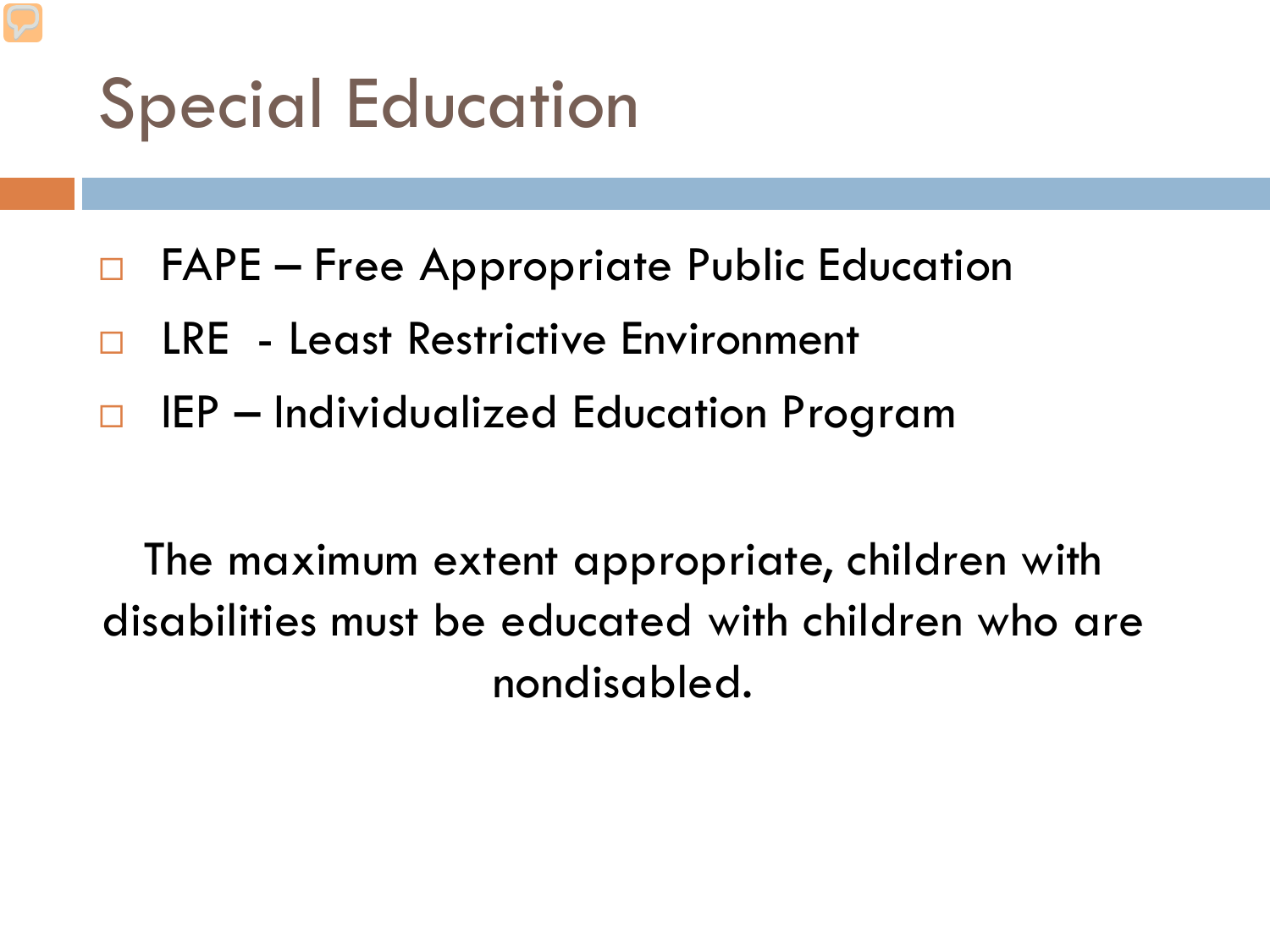### **The Placement Continuum**

**General Education with No Supplementary Aids or Services** 

**General Education with Supplementary Aids or Services** 

Resource Support (placement in a special education classroom less than 40% of the special day

Self-Contained Placement(placement in a special education classroom more than 40% for the school day (ex. Instructional, DD, DI, and DLP classes)

**Separate Special Education Day School** 

#### **Residential Placement**

**Home Hospital Placement**